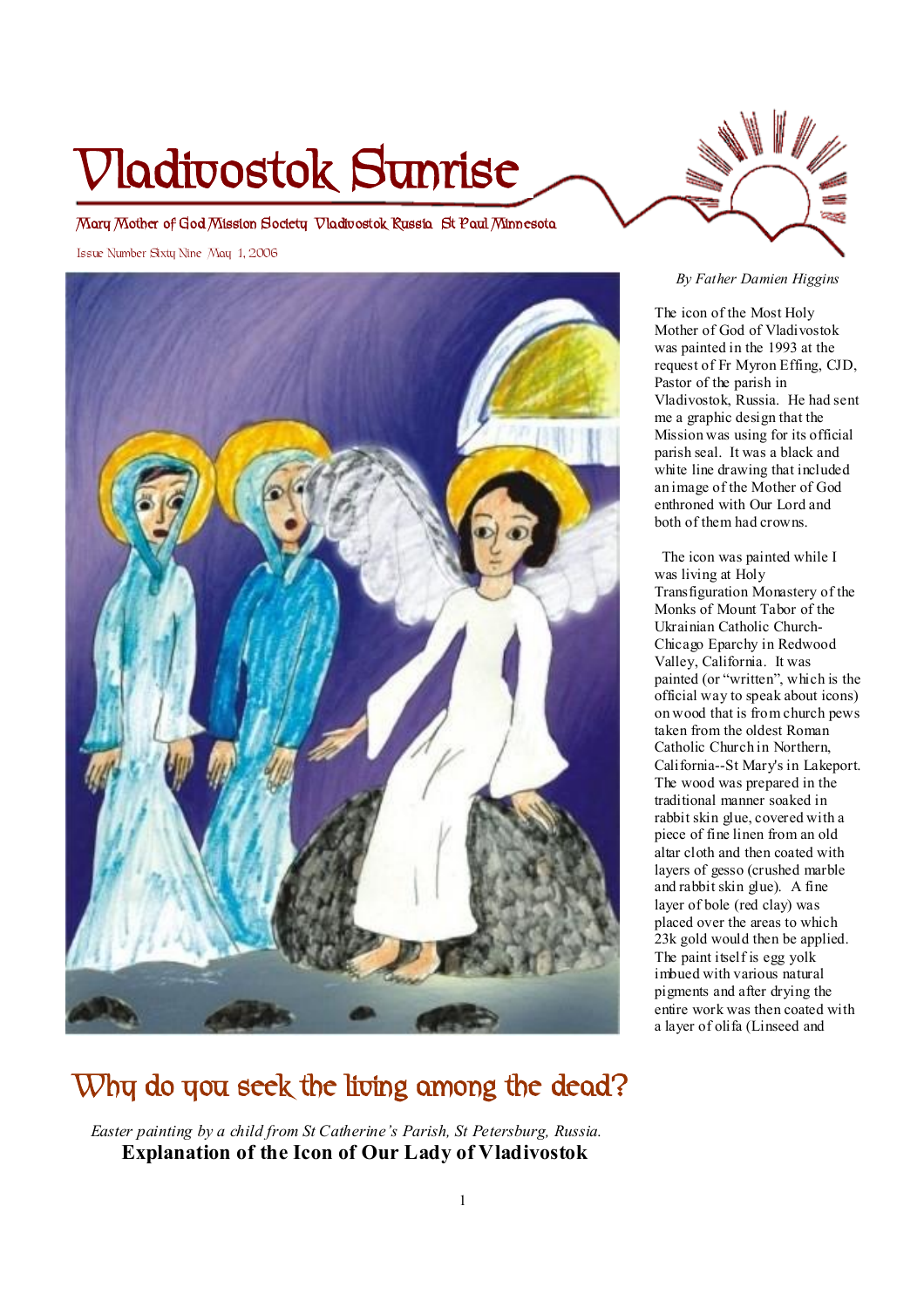Stand oil with some drier added.)

The icon is modeled after a prototype from the Cretan School of Iconography in the 14th century. The Mother of God is presented in a solemn manner with Christ directly seated in front of her while her arms wrap around Him. She is not so much holding as presenting Him. The child is presented in the model of the Pantocrator (Byzantine title for the ruler of the universe). The iconographic type tends to emphasize not the emotional relationship between mother and child but rather the theological. The Mother of God is cloaked in a deep red robe that symbolizes the participation in the divine mystery of incarnation giving flesh and blood to this reality. Her under garment is a rich blue that reveals the glorious nature of relationship with her Divine Son. It has however been taught that the blue represents her humanity while the red represents her participation in the Divine Plan. Christ is dressed in the colors not of His earthly ministry (red and blue) but rather in the colors of heavenly glory and eternal light. Both white and gold represent these realities. The throne upon which the sit is green to reflect both the color of the earth where this mysterious relationship between Mary and her son takes place as well as that in the Slavic tradition- green is the color used for Pentecost and the coming of the Giver of Life. The letters surrounding the figures indicate Mother of God, Theotokos and Jesus Christ. Without the names, the icon would not be authentic. They are both crowned with wooden crowns that are set with jewels.

[Jesus is holding a piece of bread, signifying He is the Bread of Life. This icon was donated to the mission by Judge and Mrs Don and Angela Wozniak of Saint Paul, MN, in honor of his Orthodox parents George and Anna Wozniak. The icon is now hanging in the Most Holy Mother of God Cathedral in Vladivostok, Russia, a Roman

*Mueller Nelson's original model. Mrs Gray's stationery version The parish seal. The Icon* 

Rite Church. The framing of the icon contains items related to Vladivostok, indicating that it was written specifically for Vladivostok. These include the words, "Most Holy Mother of God of Vladivostok" in blue Russian letters across the top. The frame bottom contains shapes reminiscent of the mountains of Vladivostok, with ocean waves illustrated between them--to indicate the geographical location of Vladivostok: The Pacific Ocean. In the center bottom there is a golden horn, to show that the cathedral is located on Golden Horn Bay which is in the center of the city. The Virgin is shown as if seen through a stained glass window, as if we can see her in heaven through the sky. Around the head of the Virgin, and part of the window, is a sunrise, representing the "East", which is the meaning of "vostok" in the name "Vladivostok", and thus also indicating the geographical location of the city. On the side frames are small crosses, indicating the smaller parishes surrounding Vladivostok, since Vladivostok is the diocesan seat of the Diocese of Vladivostok, and they also represent all Christians who are also the children of the Most Holy Mother of God and who cling to her for protection and help. On the side frames are two candles, indicating the Canons at prayer in the cathedral church, and showing the presence of the People of God at prayer before the Virgin. The icon was blessed by Bishop Joseph Werth S.J. of the Apostolic Administration of Asian Russia on June 13, 1997.

The idea for the seal was taken from the book of Gertrud Mueller Nelson's illustrations (*Clip-Art for Celebrations and Service,* Pueblo Publishing Company, Inc., 1987, pg 66. Mrs Mueller Nelson was a parishioner at our sister parish of the Nativity in St Paul, Minnesota. The seal was designed by Fr Myron, and the pen and ink version used on our stationery was done by Susan Gray of Cabot, Arkansas—ed.]







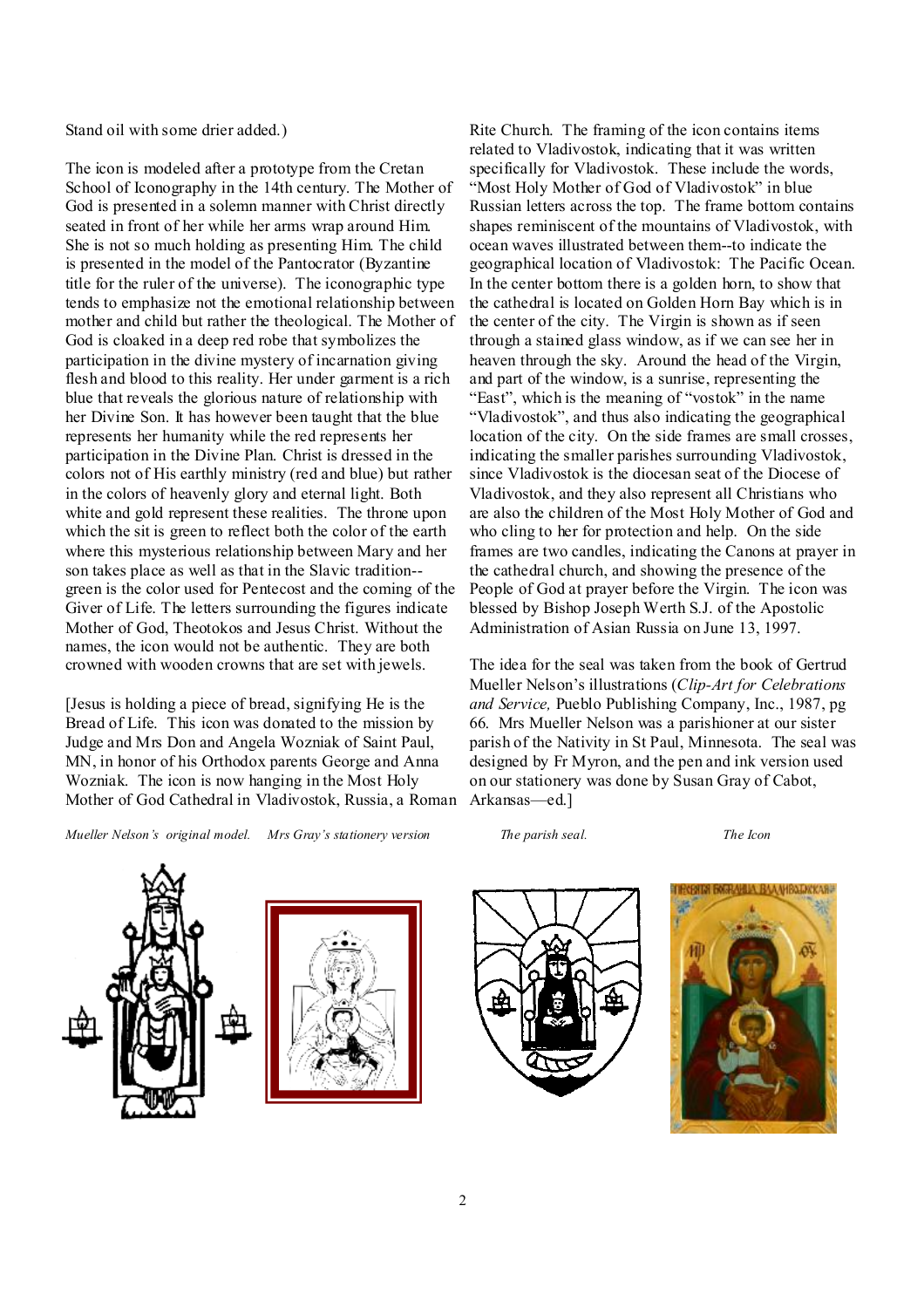## **A Lion--A Very Quick Friend in Need!**

### *By Rev Daniel Maurer, C.J.D.*

It came to the attention of Fr Dan during a casual conversation with Most Holy Mother of God parishioner Alina Drobyazko after Sunday Mass on April 2 that Alina's oldest son Sergei, 19, was suffering from very serious astigmatism and may be in danger of going blind. Fr Dan knew nothing of Sergei's seeing impairment before that. Alina told Fr Dan that an exact diagnosis of Sergei's sight could not even be made in Vladivostok, since none of the clinics here have modern diagnostic equipment. A proper diagnosis could only be made at the world famous Fyodorov Microsurgery Eye Clinic in Khabarovsk, 500 miles north of Vladivostok. She further said that if surgery were indicated by the diagnosis, it may cost as much as 22,000 rubles (\$850 USD), which is the equivalent of more than 2 months of an average Russian salary. Since Alina and her husband Vladimir are the parents of four children they could not even begin to think about paying for their son's operation, should it be needed.

Fr Dan had often heard of the fine reputation that the International Lions Clubs have had for helping the blind and seeing impaired, but he did not know if they were active anywhere in Russia. On Sunday evening (Saturday night in the USA), just a few hours after talking with Mrs Drobyazko Fr Dan did an internet Google search for "Lions Club" and came immediately to the link for their main website. Clicking successively on the Lions website buttons--"English", "Vision Programs", "Sight Services", "Rehabilitation Services"--he came to the email address of their executive services office. (The website is very well laid out! The URL of the Lions Clubs International is: <http://www.lionsclubs.org/> There you can learn about all their programs for the seeing endangered, impaired and the blind, and about their history, including their inspiring relationship with Miss Helen Keller.) With nothing to lose he wrote a short letter indicating the seriousness of Sergei's situation, hoping that someone would answer, but not necessarily expecting anything.

In less than two days, Ms Deborah O'Malley, Coordinator of the Program Development Department for Lions Clubs International answered Fr Dan's initial inquiry, writing that she would forward his letter to Mr Peter Hupperten, the Coordinating Lion for Eastern Russia, and ask him to contact Fr Dan to let him know if the Lions would be able to provide assistance.

The next day Fr Dan received a very nice letter from Mr. Hupperten indicating that Sergei's sight problem sounded very serious to him, even sight-threatening if an operation were not done quickly, and that he was already in the process of requesting the necessary funds for Sergei's medical attention in Khabarovsk. Mr Hupperten is a member of Lions Club of District 49A in Anchorage, Alaska, and the Coordinating Lion for the Russian Far East. He wrote that there were no Lions Clubs in the Russian Far East but that he had already forwarded Fr Dan's letter with his recommendation to the Lions District 49A Foundation "to consider a modest donation for the treatment (of Sergei in Khabarovsk." The District 49A Foundation approved the grant request, and within the week enough money for all transportation, eye examinations, doctors' consultations and operation were transferred to our mission office in St Paul.

The speed with which all this took place left the often "sadder but wiser" Fr Dan speechless.

With the reception of funds in St Paul, we could proceed to make arrangements with the clinic. On April 11, just one week after receiving the first response from the Lions International, Fr Dan called the Catholic pastor in Khabarovsk, Fr Joseph McCabe, M.M. for assistance with the clinic there. Fr Joe reported that there was often a very long waiting list at the clinic for diagnosis and even longer for operations. In typical Russian fashion (although he is an American) Fr Joe continued in his next sentence, "But I have three members of the parish who are doctors and who have connections at the clinic, so I'll see what they can do." He called back the same day to say that the clinic had made an appointment for Sergei on the Tuesday after Easter. He also said that he would be happy to give Sergei and his mother a place to stay in Khabarovsk at one of the parish apartments while they were in the city. We put them on the train on Easter Monday evening and Fr Joe met them when the train arrived in Khabarovsk 14 hours later, got them settled in their apartment and then took them to the clinic in time for five hours of eye examinations on Tuesday.

The eye examinations showed that the astigmatism was already very serious, especially in the right eye, and that if an operation were not performed soon he certainly would be in danger of losing sight in one and perhaps both eyes. More examinations were performed on Wednesday, and the decision was made to admit Sergei to the hospital and perform the first operation very early the next morning (today, as this news note is being written).

Sergei's dad, Vladimir Drobyazko, who is a fisherman away at sea until September or perhaps even November,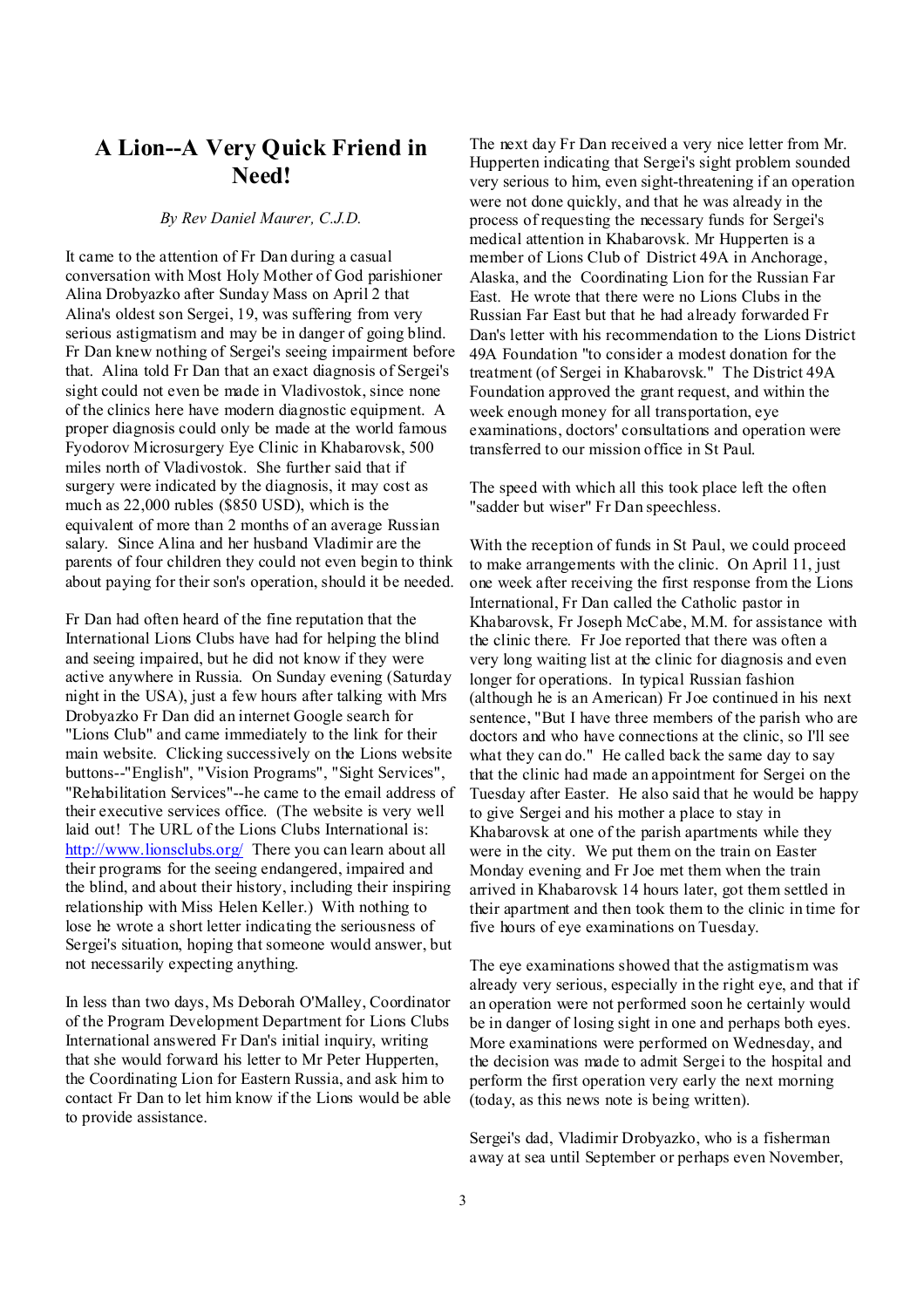the grant money from the Lions was received in St Paul and was told of the upcoming surgery. Both he and Mrs Drobyazko and their children are amazed at the generosity of foreigners who one week earlier had never heard of their son. Mrs Drobyazko repeated several times that she just does not have words enough to express her gratitude. They are also thankful to Fr Joseph and his parish staff in Khabarovsk for helping them in a city that they had never been in before during a very stressful time.

As this report is being typed Sergei is in surgery. We are praying for the success of this delicate procedure, and in thanksgiving for the generosity and quick service of the Lions who made it possible for another young man not to lose his eyesight. We are also grateful to Fr Joseph for taking such good care of our parishioners. He has promised to visit Sergei in the hospital after his surgery and to give us a full report when he visits us this Monday (April 24). With luck, Sergei should be out of the hospital and back in Vladivostok the next day, Tuesday, April 25, just three weeks after the Lions first heard about him.

# **News Notes**

## *by V Rev Myron Effing, C.J.D.*

● Ever since the tsunami and Katrina our income has taken a major nosedive, with the result that we had a really nerve racking winter this year! I even thought that this was probably the time I'd get an ulcer, although I've never had one. We haven't been able to meet our obligations so that we've had to borrow money from Americans and from Russians just to make it through. I was days at a time without a ruble! Of course God is faithful, and somehow we will make it through, even though many of our projects got delayed. We've had to delay our construction projects, which almost resulted in canceling our contract for work on the rectory and church. Most importantly we tried to make sure that the poor did not suffer, and we've fed the street kids and elderly and seen to their dental needs without fail. A big, big thanks to those who made loans to us to get us through.

● While I was in the States during Lent I went to Canada at the invitation of two parishes, St Basil's in Brantford, Ontario, and the Parish of the Most Holy Name of Jesus in Laval, Quebec. The parishes were very generous and interested, and I gave a parish mission at St Basil's. On my trip I also received a wonderful welcome and response from St John Neumann Parish and from Joseph Husband of Mary Parish, both in Las Vegas. St John's has decided

called his family from out on the ocean last week just after to become a sister parish, and St Joseph has invited us to come to Las Vegas for our annual conference in the Fall.

> ● Just before Easter one of our wonderful parishioners died, Lilia Nikolaevna Shevchenko. She was the one who did so much sewing for us, including vestments and altar cloths. She mended our garments and was always ready with a helping hand and a good word. It was she who loved to make Russian puppets, and she did many "Good Shepherds", Nativity sets, and even caricatures of Fr Daniel and I! She sewed the banners for our sister parishes in America, and helped with costumes for our catechetical plays . She was such a remarkable woman that I couldn't feel much grief at her passing because I know she is better off with the Lord, and this is Eastertide! Oh, for more parishioners like her!



*Lilia Shevchenko holding the Fr Myron doll, with Lilia Timofeevna. Good thing there were no pins handy!* 

● Our Omega Student Center is having a special retreat at the end of April for all the Catholic youth of college age in our deanery, to help them be missionaries among their peers at school. To help us with this project, four people are coming from FOCUS in the USA, a program gaining followers on many college campuses in the States. The program will be under way while this newsletter is being printed. Please pray for the further success of this program. So much hinges on it! Evangelization is the most important thing of all.

● Update from Sisters in Jesus the Lord: Thank you for all your prayers! We greatly enjoyed our visit with Fr Myron the first few days of March. We had our first "Silent Day of Reflection" for young women interested in discerning a religious vocation on March 24-25. Seven women came and all enjoyed the opportunity to have time to rest and pray in silence.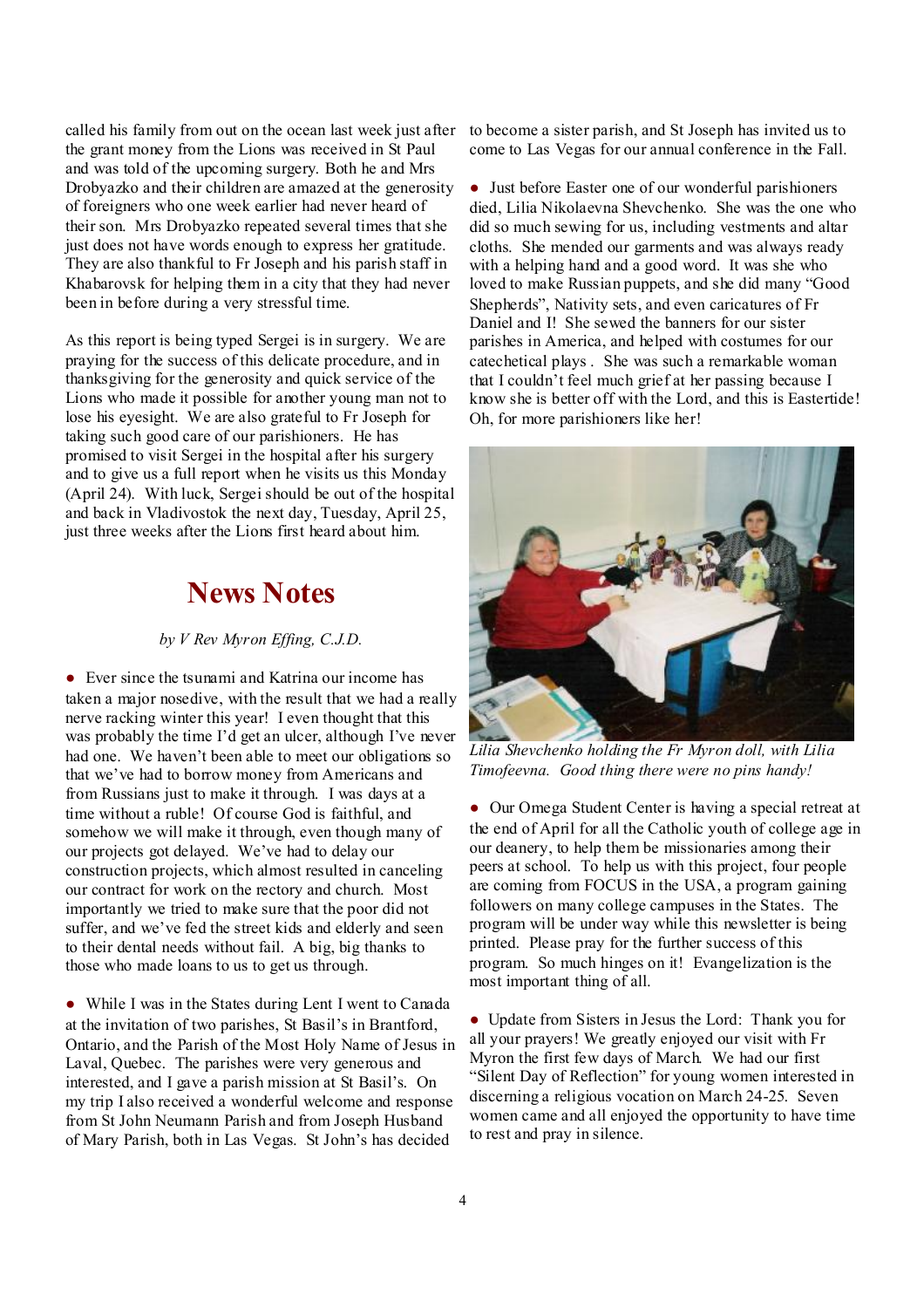At the end of March, Sr Maria Stella was part of the support team for a Rachel's Vineyard Retreat here in St. Paul (Post-Abortion Healing), helping behind the scenes and also by playing the harp for the memorial service and Mass on Sunday. She played the organ for several Holy Week services and sang with the choir at St Agnes Church on Easter Sunday. On April 21-23, Sr Julia, Sr Maria Stella, and Nicole led a vocation trip to Chicago for the national meeting of the Institute on Religious Life, with more than 25 young people ages 13 and older going along with us. The theme this year was the writings of Pope Benedict XVI (of course mostly as Cardinal Ratzinger). Our group led the singing of the Divine Mercy Chaplet on Divine Mercy Sunday, and Sr Maria Stella played the organ for the closing Divine Mercy Sunday Mass! You might enjoy this annual trip—always the weekend after Easter.

Several young women have come to stay with us since January for a week at a time, considering our community for their vocation. Exciting news: Nicole, our postulant, will become a novice on June 18<sup>th</sup> this year here in St Paul, Minnesota, at a Mass celebrated by Fr Daniel Maurer, CJD.

Our next "Silent Day of Reflection" for young women will be June 24-25 here at St Agnes Convent. Please call 651 291-7777 or see our website [www.cjd.cc](http://www.cjd.cc) for more information.

● The next stained glass window to be installed in our church is this "Flight into Egypt" donated by Mr John Mahoney of Brisbane, California, who for many years helped us without our shipments from California to Russia.



● We are starting a "Grandma Program." For \$40 a month we can send a grandma into an orphanage for 12 hours a week. This program was suggested by Americans who have adopted children at orphanages in our area. They say that the kids, besides needing more and better food (See our "Fruit and Milk Program") also need more socialization. The program is designed to also aid pensioners who need additional income—they become the "grannies". Fr Myron offered to set up the program if the adoptive parents would donate a year's worth of funding for the program at the orphanage of their choice. After our volunteers jumped through the bureaucratic hoops, the program is now beginning to function at all three of "our" orphanages, Baby Hospital #3, Artyom, and Ussurysk.



*First "Grandmas" start work in Artyom.* 

Here is a letter from one of those benefactors:

"Dear Fr Myron, I have become aware of your work in the Baby Home at Artyom, after having been aware of the work of your parishes for several years. My husband and I adopted biological brothers from Artyom, our son David in 2001 (now 5 Ѕ years old) and our son Michael in 2004 (now 4 years old). The boys were adopted at separate times, as the birthmother was pregnant with Michael when we adopted David, and he was not relinquished until he was over a year old. We also have a four year old daughter adopted from Belarus in 2003.

"I have sent in an initial donation of \$100 for the Artyom baby home Milk and Fruit Program, and will send more monthly. Our sons were both malnourished when we adopted them, and I have been praying for a secure, trustworthy organization through which we could donate to the orphanage. We actually think well of the orphanage, and feel that the care there was fairly good for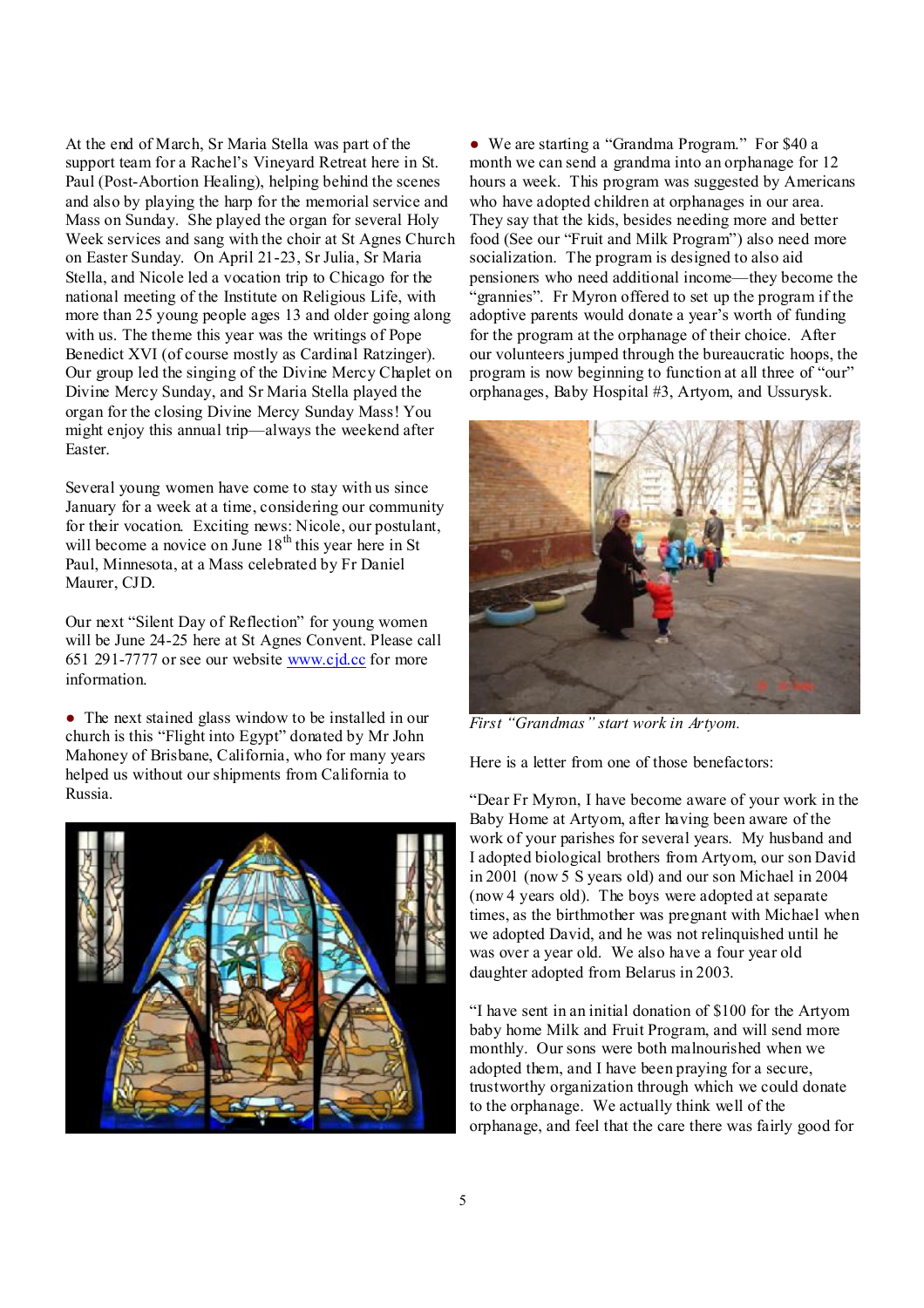an institutional setting, except for the meager food resources.

"Thank you for all that you do for the people of the Russian Far East, and particularly all of those who are vulnerable and alone. God Bless you for all of you do."

Lisa Brown, Danville, CA

## Our Benefactors:

## **St Joseph's Parish in Modesto, California**

## *by Vicky Trevillyan*

The Sister Parish Project committee is striving for strengthening our family bond with our Russian Sister Parish in Vladivostok, Russia. We pray the teachings in our Catholic faith of social Justice and solidarity with all nations can be realized in the work with our Sister Parish. We pray to revive the Catholic Faith in Russia.

Our support can be expressed in our prayers and our works. If you know anyone, near or far--brother, sister, mother, father, grandmother, grandfather, spouse, friend, you--who might wish to help out in any small way with the following, please contact us. Woodworking projects at home making small wooden icon plaques. Crochet or knitting projects of baby blankets, clothes, mittens, caps and scarfs.

The above projects are done at one's own leisure. A couple of our seniors in the parish have already volunteered their skills. Clothes items will be sent to the mission for street children and orphanages--caps and scarfs will be given to the poor elderly. Icon plaques will be sold here and shipped to parishes in the US to be used in fundraising for the mission. Materials will be provided for these projects. Donations of unneeded yarn and wood will be gratefully accepted as well.

We need a facilitator for the KIDS 2 KIDS program--A program teaching prayer support and organizing simple fundraising projects to feed the street children and orphanage children of our mission. A dentist who may be willing to donate dental equipment or supplies. The mission has been given authorization by the local Russian government to open dental offices in Vladivostok. The city will even provide the office space. Any and equipment is needed to furnish the offices.

Please continue to pray for the conversion of souls in Russia, and the priests and religious there. Thank you for your attention and love. God bless you and your families.

Sincerely In Christ, Peace and Joy to you! --Vicky



*Vicky Trevillian, Sister Parish Chairman at St Joseph's, Modesto, and her family.* 

# Sisters in Jesus the Lord:

## **Young Woman Symbolizes New Concept of Nun**

*By Katherine Kersten, Star Tribune January 26, 2006* 

Kelly Whittier has the makings of a successful career woman. She's got degrees from two prestigious institutions, the College of William and Mary in Virginia and Emory University in Georgia. She's poised, articulate and well-traveled, and radiates the "sky-is-the-limit" look of a young woman with big plans. When I met Whittier this week in St. Paul, she was dressed in the full habit of a Roman Catholic nun.

For many Minnesotans, the word "nun" conjures up a character in a farcical dinner theater production or, at best, an elderly relic of decades past. But Whittier, 29, represents a rising generation of young Catholic women who are picking up the centuries-old tradition, often in new ways.

A native of Virginia, she first considered joining a religious sisterhood in college. She cites a range of influences -- a strong Catholic student group, a choir that introduced her to the riches of sacred music. Last year, after several years of indecision, she moved to St. Paul to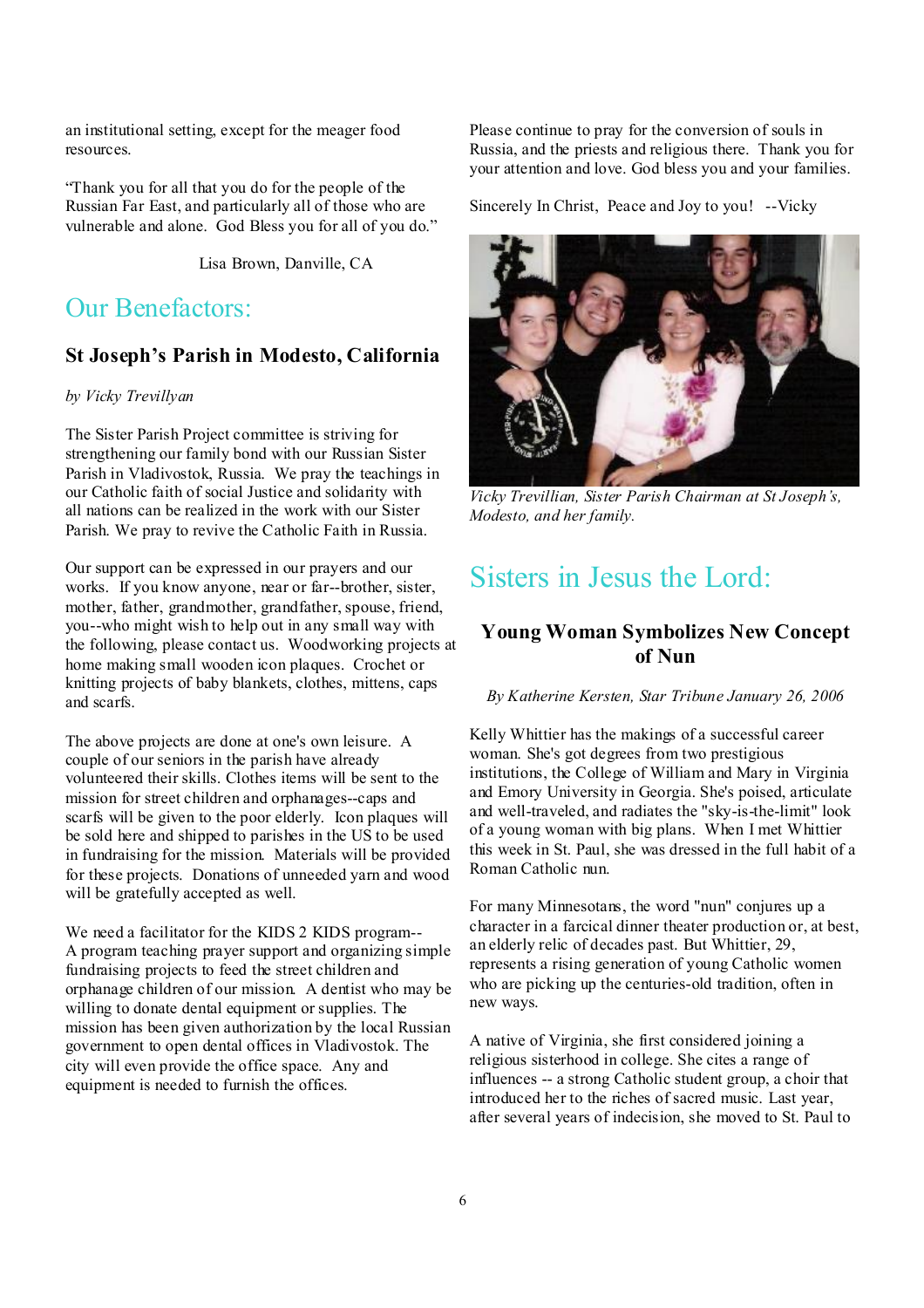join Sisters in Jesus the Lord, a new order of nuns in the early stages of formation.

How did her friends and family react? Whittier describes a favorite college professor's response: " 'I'm so disappointed,' he told me. 'I'm sorry your life is over. I had such high hopes for you.' That professor, like many today, saw being a nun as the ultimate confinement, a way of life completely inconsistent with the modern world's greatest value: freedom.

Whittier disagrees: "For me, being a sister is about freedom -- the freedom to be totally available to a great number of people, to live wherever I need to minister, to work and pray exactly as I'm called to." Ordinary people understand the importance of such freedom, says Whittier. She describes a young friend, also a sister, who was startled at the reaction she got when she first wore her habit in public. "When people saw her habit," Whittier says, "they didn't seem to care what her name was or where she came from. She was just 'Sister.' People asked her questions, shared about their lives, asked her help. They were comfortable coming up to her because, just by looking at her, they knew that she's given her whole life to God."

Whittier acknowledges that her vocation requires sacrifice. "But being a sister isn't saying you want to hide from the world, or you're not attracted to men. In fact, a sister or a priest should be someone who would also be a wonderful wife and mother, or husband and father, but who has chosen a different path."

As a Sister in Jesus the Lord, Whittier will spend coming years in a place even colder than Minnesota -- Vladivostok, in eastern Siberia, Russia. There she will join two American priests who have a mission at the city's Most Holy Mother of God Catholic Church. Whittier will feed street children, care for abandoned elderly people and help build a music ministry. In the process, she says, she will assist in reviving a church that had about 12,000 registered members in the 1920s, but was shuttered in the 1930s after the Soviet government murdered or exiled thousands of parishioners.

Whittier is confident that Sisters in Jesus the Lord will flourish as more young women learn of its mission. Every week, she says, she helps review the names of about eight young women who have a potential interest in its work. Roman Catholic nuns are generally thought to be a vanishing breed. But young women like Kelly Whittier, with their intelligence and energy, are bringing the vision flickering back to life.

### Katherine Kersten • [kkersten@startribune.com](mailto:kkersten@startribune.com)

© 2006 Star Tribune. Republished with permission of Star Tribune, Minneapolis-St. Paul. No further republication or redistribution is permitted without the written consent of Star Tribune.

## **How to Communicate with Us Internet**

Russian language: [www.catholic.vladivostok.ru](http://www.catholic.vladivostok.ru) English language: [www.vladmission.org](http://www.vladmission.org) Sisters: [www.cjd.cc](http://www.cjd.cc)

#### **Office in Russia:**

**Phone:** 011-7-4232-26-96-14 **E-mail:** [myron@catholic.vladivostok.ru](mailto:myron@catholic.vladivostok.ru) [daniel@catholic.vladivostok.ru](mailto:daniel@catholic.vladivostok.ru)

## **Office in America:**

**Phone and FAX:** (651)227-0208 **E-mail:** <u>usoffice</u>@vladmission.org **Donations and letters**: Mary Mother of God Mission Society 1854 Jefferson Ave St Paul MN 55105-1662

#### **Office in Canada:**

**Phone**: (807) 597-6052 **E-mail**: [gnivall@shaw.ca](mailto:gnivall@shaw.ca) **Donations and letters**: Mary Mother of God Mission Society PO Box 868 Atikokan Ontario Canada P0T 1C0

Or you can **donate from your credit card** through our web site. Your donations are tax-deductible.

#### **Sisters in Jesus the Lord**

**Phone:** (651)230-3337 525 Thomas Ave St Paul, MN 55103

**Vladivostok Sunrise** Edited and produced in Russia by V Rev Myron Effing, C.J.D. Assembled for mailing by Nativity Parish, St Paul, Minnesota.

## **Opportunities**

♥ Miroslava Efimova's book on the history of the Catholic Church in Far Eastern Russia is ready for publishing. Would you like to help with the costs of printing and distribution? Or maybe help with a translation and publication in English or Polish?

♥ We'll need the help of a cabinet maker as we work on the church building this and Summer and Autumn. Any volunteers?—contact Sandie in Minnesota.